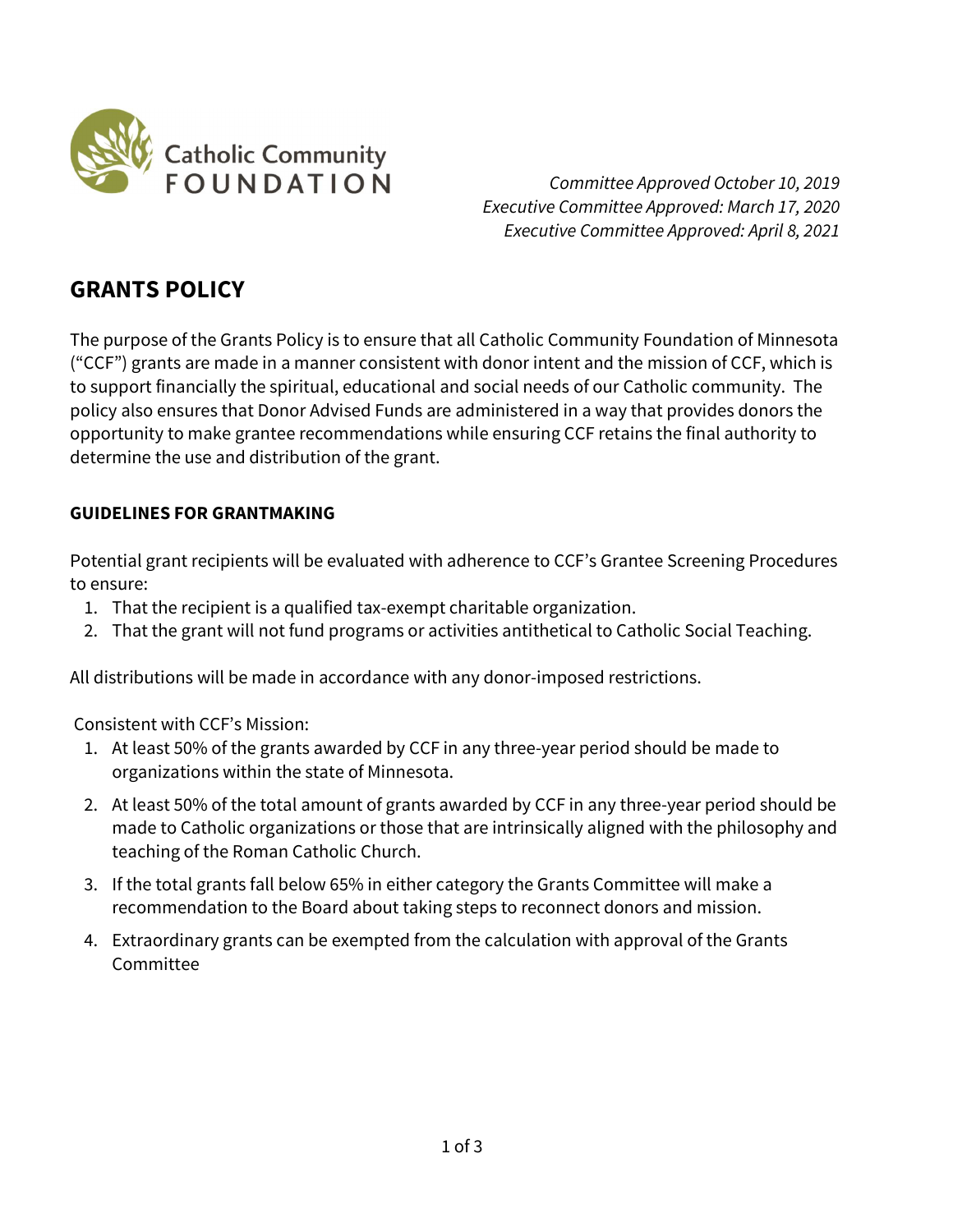#### FUND CATEGORIES

#### A. DONOR-DIRECTED FUNDS

- 1. **Community Endowments** are funds whereby the grant distribution is made to one named organization or multiple named organizations, as specified by the donor when the fund is established. Specified distributions may include unrestricted grants to CCF or one of its Fully Discretionary or Field of Interest Funds (see CCF-Directed).
- 2. Beneficiary Endowed Funds (aka Institutional Endowments) are legally the asset of the Foundation and the grants are distributed only to the organization that established the endowment. These funds begin issuing annual distributions only if the value of the historical gift or combined with appreciated value reaches \$50,000. (Note: These funds are carried as a liability on the Foundation's Statement of Financial Position)
- 3. **Donor Advised Funds** are established by written agreement whereby the donor (or the designated recommending body) has the privilege to make recommendations as to the charitable beneficiaries of grant distributions. The recommendations are advisory only. Donor Advised Funds may be non-endowed (provisional) or endowed. If non-endowed, the grant distribution may include income, principal or both from the fund. Endowed Donor Advised Funds will follow the CCF Endowment Spending Policy.
- 4. Institutional Advised Funds are legally the asset of the Foundation and the grants are distributed only to the organization that established the endowment, but unlike Beneficiary Endowed funds, grant distribution may include income, principal or both.
- 5. Field of Interest Funds are established by written agreement whereby an Advisory Committee appointed by CCF according to the guidelines of the fund has the privilege to make recommendations as to the charitable beneficiaries of grant distributions within the specified field of interest. The recommendations are advisory only.

#### B. CCF-DIRECTED FUNDS

- 1. Field of Interest Endowment Funds (including but not limited to Tuition Assistance Funds, Community Priorities Fund, Family of Faith Funds, and Growing in Faith Fund) are funds whereby the grant distribution is made within the field or area of interest as specified in the fund agreement by the donor or campaign.
- 2. Fully Discretionary (Impact) Funds provide the Foundation with the flexibility to direct grants to current needs. They come from direct gifts or distributions from endowments or Donor Advised Funds where the donor has put no restrictions on the charitable use of the grant. The staff will make recommendations to the Grants Committee for use of these funds, according to the goals and directives of the Grants Committee and the Board.
- 3. Unrestricted Funds are completely unrestricted and are granted at the President's discretion, such as the President's Fund and the Opportunity Reserve Fund. See individual fund agreements for process restrictions.